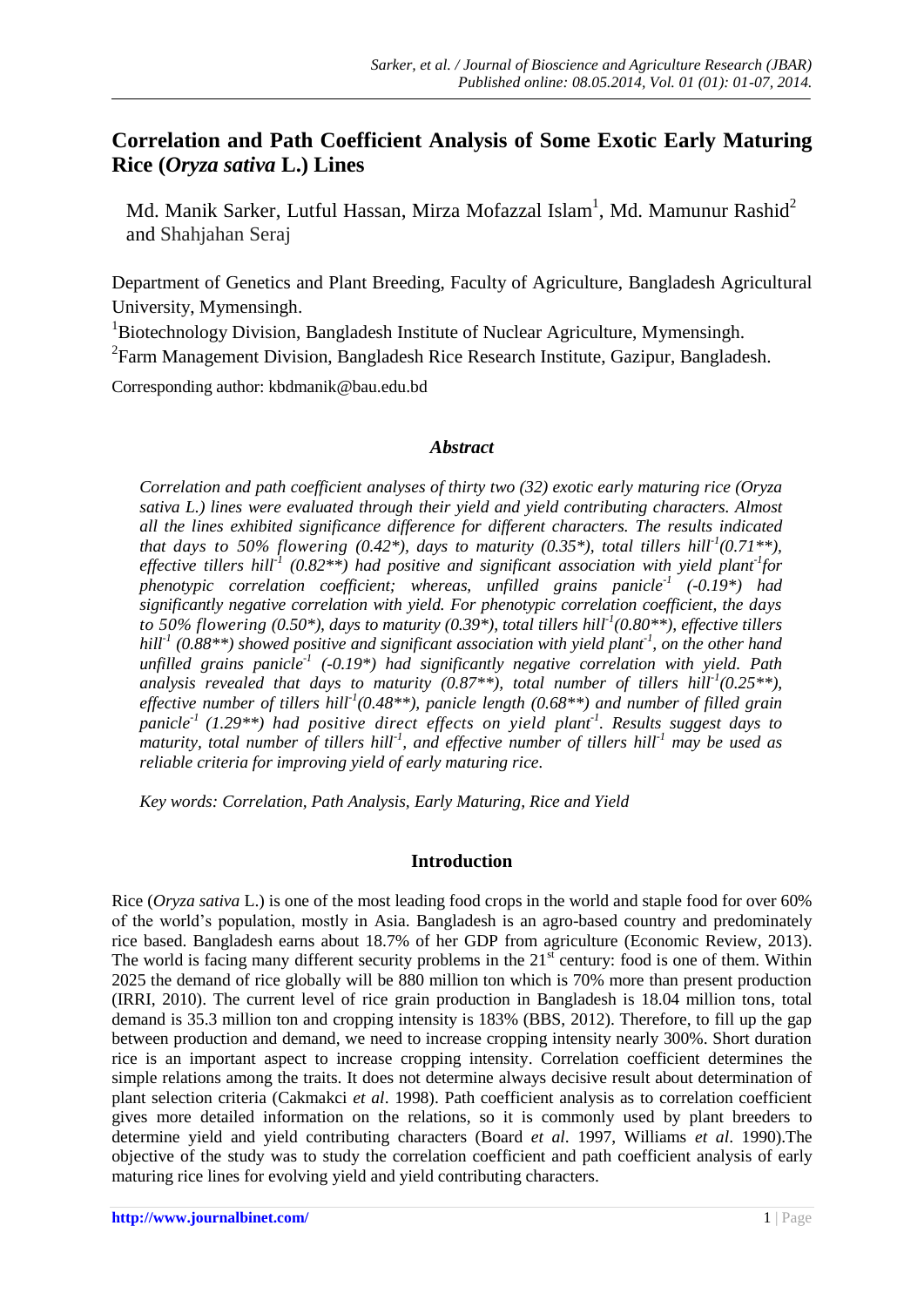# **Materials and Methods**

The study was conducted from July 2012 to November 2012 in the experimental field of Bangladesh Institute of Nuclear Agriculture (BINA), Mymensingh-2202. Geographically the experimental area is located at  $24^{\circ}$ 75 N latitude and 90 $^{\circ}$ 5 E longitudes at the elevation of 18 m above the sea level.

### **Experimental materials**

Thirty one early maturing rice lines along with check variety Binadhan-7 were used for the experiments. Mutant variety, Binadhan-7 is the popular early maturing variety. The seeds of the rice lines were collected from International Network for Genetic Evaluation of Rice (*INGER*), International Rice Research Institute (IRRI), Philippines.

| Sl No | Lines Name           | Origin           | Sl No | Lines Name            | Origin           |
|-------|----------------------|------------------|-------|-----------------------|------------------|
|       | IR 79246-105-2-2-4   | <b>IRRI</b>      | 17    | BP 1018F-BB8-13-BB4   | <b>INDONESIA</b> |
|       | IR 73718-26-1-2-5    | <b>IRRI</b>      | 18    | IR 79525-20-2-2-2     | <b>IRRI</b>      |
| 3     | BP 10620F-BB4-13-BB8 | <b>INDONESIA</b> | 19    | IR 80285-34-3-3-2     | <b>IRRI</b>      |
| 4     | IR 79538-1-1-1-1     | <b>IRRI</b>      | 20    | CT 18173-1-9-1-3-6-M  | <b>CIAT</b>      |
| 5     | IR 76494-28-1-2-2    | <b>IRRI</b>      | 21    | BP 10620F-BB4-2-BB4   | <b>INDONESIA</b> |
| 6     | YN 2883-12-2-1       | <b>MYANMAR</b>   | 22    | PSB RC 64             | <b>INDIA</b>     |
|       | AD 02207             | <b>INDIA</b>     | 23    | <b>IR 08N261</b>      | <b>IRRI</b>      |
| 8     | BP 10620F-BB4-8-BB8  | <b>INDONESIA</b> | 24    | RATNAGIRI 2           | <b>INDIA</b>     |
| 9     | $C1-4-11-7P-2P-1P$   | <b>CIAT</b>      | 25    | <b>MTU-1113</b>       | <b>INDIA</b>     |
| 10    | IR 79201-49-1-1-1    | <b>IRRI</b>      | 26    | KARJAT <sub>5</sub>   | <b>INDIA</b>     |
| 11    | BP 10620F-BB4-12-BB8 | <b>INDONESIA</b> | 27    | <b>KHAZAR</b>         | <b>IRAN</b>      |
| 12    | IR 82489-594-3-2-2   | <b>IRRI</b>      | 28    | IR 59552-21-3-2-2     | <b>IRRI</b>      |
| 13    | CT 18509-10-6-1VI-2  | <b>CIAT</b>      | 29    | C 2-9-9-2P-1P-3P      | <b>CIAT</b>      |
| 14    | IR 74052-153-5-3-1-3 | <b>IRRI</b>      | 30    | IR 39809-26-3-3       | <b>IRRI</b>      |
| 15    | PSD RC 2             | <b>IRRI</b>      | 31    | CT 18148-11-1-1-1-1-M | <b>CIAT</b>      |
| 16    | <b>IR 08N293</b>     | <b>IRRI</b>      | 32    | Binadhan-7            | <b>BINA</b>      |

Table 1. List of experimental materials

# **Experimental Design**

The experiment was laid out in a Randomized Complete Block Design (RCBD) with three replications. The row to row and plant to plant distances were 20 cm and 15 cm, respectively. The recommended fertilizer dose was 220 (Kg/ha) Urea, 100 (Kg/ha) TSP and 70 (Kg/ha) MOP.

# **Collection of data**

The following data Plant height (cm), days to 50% flowering, days to maturity, total tillers and effective tillers hill<sup>-1</sup>, filled and unfilled grains panicle<sup>-1</sup>, 1000 seed weight (g), yield plant<sup>-1</sup> (g) were collected from randomly selected of 5 plants from each unit plot.

#### **Statistical analysis**

Analysis of variance was performed using the plant breeding statistical program (PLBSTAT, Version 2N,Utz 2007) with the following model:  $Y_{ii} = g_i + r_i + \varepsilon_{ii}$ 

Where,  $Y_{ii}$  = observation of genotype i in replication j;  $g_i$  = effects of genotype I;  $r_i$  = effects of replication j and  $\varepsilon_{ii}$  = the residual error of genotype i in replicate j.

# **Formula used for estimation of genetic and phenotypic parameters**

The genotypic and phenotypic correlations were estimation by the formula suggested by Miller *et al.*  (1985).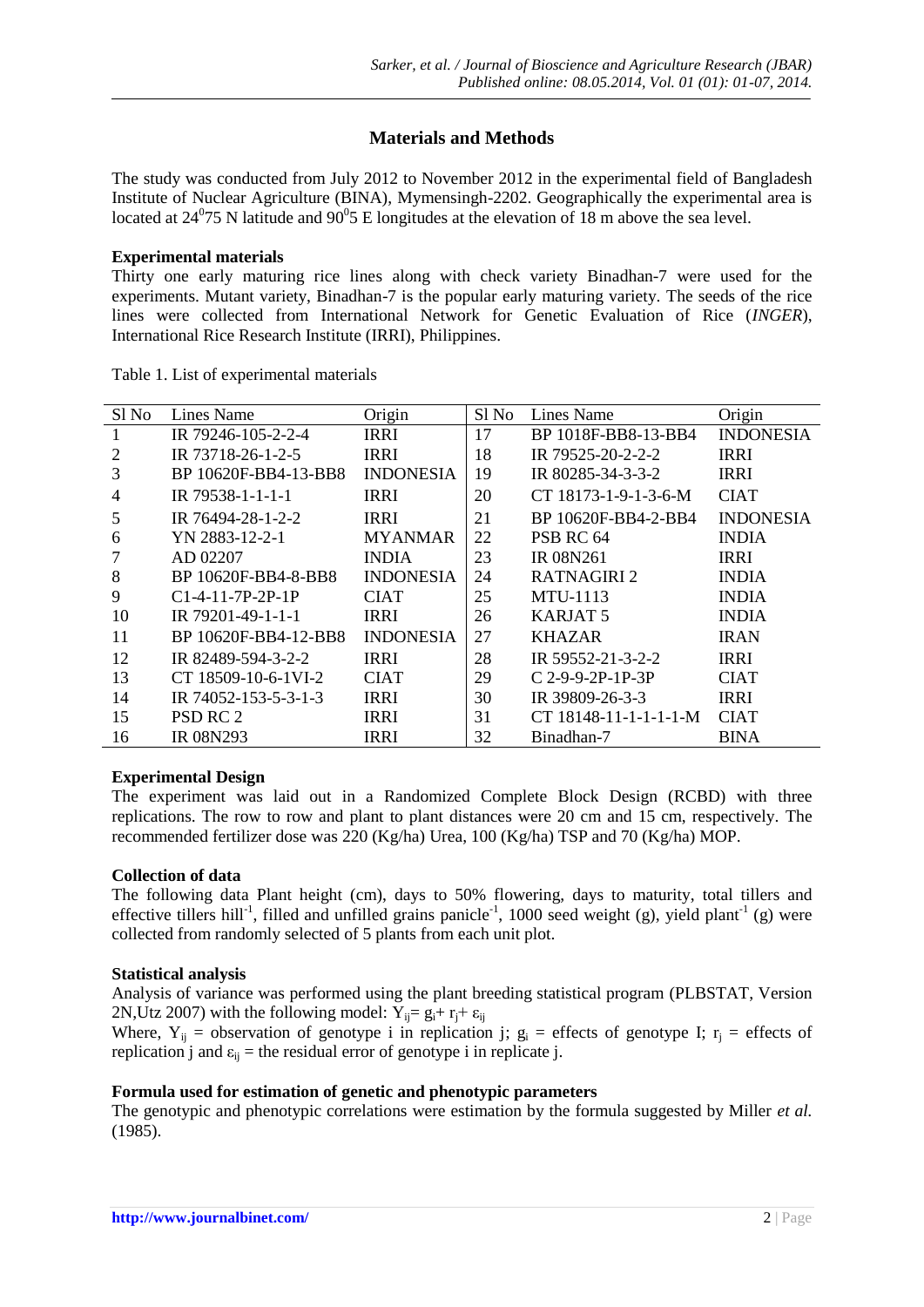Phenotypic correlation, 2 1 2  $\cdot P_{1.2}$  $p_1 \times \delta^2 p$ *CoV p*  $\delta^2 p_1 \times \delta$ 

Where, CoV.p<sub>1.2</sub> = phenotypic covariance between the trait  $x_1$  and  $x_2$ ;  $\delta^2 p_1$  = phenotypic variance of the trait  $x_1$  and  $\delta^2 p_2$  = phenotypic variance of the trait  $x_2$ .

2

Genotypic correlation,  $r_{g1.2}$  = 2 2 1 2  $\cdot 8_{1.2}$  $g_1 \times \delta^2 g$ *CoV g*  $\delta^2 g_1 \times \delta$ 

Where, CoV.g<sub>1.2</sub> = genotypic covariance between the trait  $x_1$  and  $x_2$ ;  $\delta^2 g_1$  = genotypic variance of the trait  $x_1$  and  $\delta^2 g_2$  = genotypic variance of the trait  $x_2$ .

Direct and indirect path coefficients were calculated as described by Lynch & Walsh (1998).

$$
r_{yi} = P_{yi} + \sum_{\substack{i'=1 \ i'\neq i}}^{\kappa} r_{ii'} P_{yi'} \quad \text{for } i \neq 1
$$

Where:  $\mathbf{r}_{y_i}$  is the correlation coefficient between the *i*-th causal variable  $(X_i)$  and effect variable  $(y)$ ,  $\vec{r}_{ii'}$  is the correlation coefficient between the *i*-th and *i'*-th causal variables,  $P_{y_i}$  is the path coefficient (direct effect) of the *i*-th causal variable  $(X_i)$ ,  $T_{ii'}P_{yi'}$  is the indirect effect of the *i*-th causal variable via the *i'*-th causal variable.

### **Results and Discussion**

#### **Variations and performance of the genotypes**

The analyses of variance of 10 important quantitative characters for different genotypes are shown in Table 2. Analysis of variance resulted in significant variations among the genotypes for the following characters: plant height, days to 50% flowering, days to maturity, total number of tillershill<sup>-1</sup>, effective tillers hill<sup>-1</sup>, panicle length (cm), filled grains panicle<sup>-1</sup>, number of unfilled grains panicle<sup>-1</sup>, yield plant  $(1)$  (g) and 1000 seed weight (Table 2). These results indicated that there was a genotypic variation among the genotypes for the characters.

Table 2. Mean squares analysis for morphological traits in 32 rice genotypes

| Characters df DF DM                                                                   |              | PH PL | <b>TT</b> | ET – | FG.                       | UG    | SWT Y/P |  |
|---------------------------------------------------------------------------------------|--------------|-------|-----------|------|---------------------------|-------|---------|--|
| Genotypes 31 79.7** 183.9** 129** 4.73** 17.8** 13.1** 2996.1** 761.4** 17.3** 15.3** |              |       |           |      |                           |       |         |  |
| Replication 2 2.67 3.04 10.8 6.63 23.5 19.1 1137 576.3 0.03 4.95                      |              |       |           |      |                           |       |         |  |
| Error                                                                                 | 62 7.74 4.30 |       |           |      | 10.6 1.60 6.69 3.97 447.2 | 143.8 | 0.01    |  |

\* indicates significant at 0.05 \*\* indicates significant at 0.01 probability

DM=Days to 50% flowering, DM=Days to maturity, PH=Plant height (cm), TT=Total number of tillershill<sup>-1</sup>, ET=Effective number of tillers hill<sup>-1</sup>, PL=Panicle length (cm), FG=Filled grains panicle<sup>-1</sup>, UG=Unfilled grains panicle 1, SWT=1000 seed weight (g),  $Y/P = Y$ ield plant<sup>-1</sup> (g)

#### **Correlation coefficient**

Result of correlation co-efficient at phenotypic and genotypic levels indicated that grains yield plant-<sup>1</sup>had non-significant positive association with days to 50% flowering, days to maturity, total no. of tillers, effective of number of tillers hill<sup>-1</sup>, number of filled grains panicle<sup>-1</sup>, number of unfilled grains panicle<sup>-1</sup>and weight of 1000 seeds (Table 3). An non-significant positive correlation of grains yield with 50% flowering and weight of 1000 seeds were also observed by Das *et al.* (1992) and Choudhury *et al.* (1998).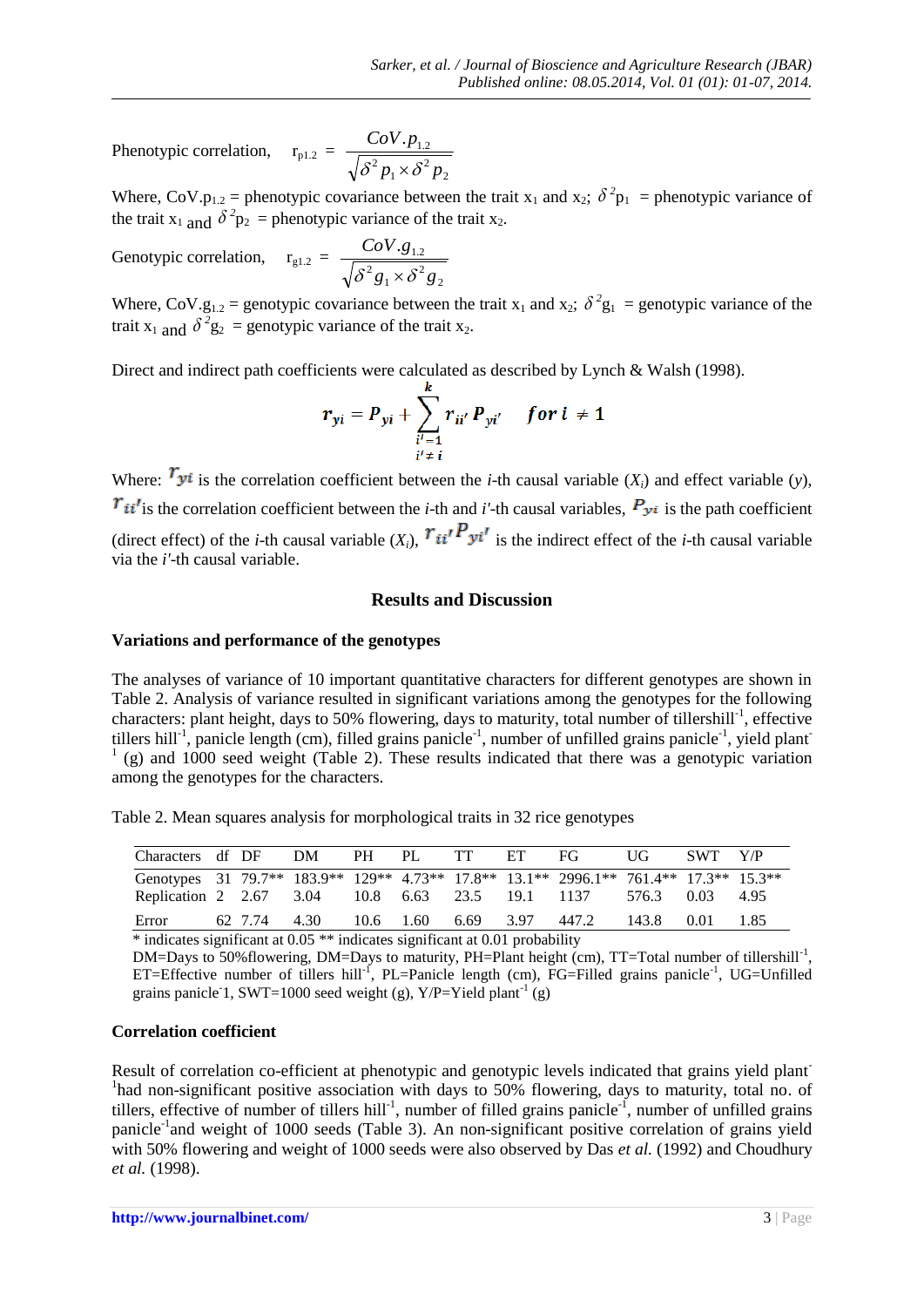Days to 50% flowering had significant positive correlation with 1000 seed weight and yield plant<sup>-1</sup> but non-significant positive correlation with days to maturity, plant height, total number of effective tillers hill<sup>-1</sup>, number of effective tillers hill<sup>-1</sup>, number of filled grains panicle<sup>-1</sup> and number of unfilled grains panicle<sup>-1</sup> (Table 3). But the result of correlation between days to 50% flowering and weight of 1000 seeds were contradictory to the findings of Dhanraj *et al.* (1989) where there two characters were negatively correlated but Chookar *et al.*(1994) found a significant positive correlation between these characters. Days to 50% flowering had significant positive correlation with weight of 1000 seeds and yield plant<sup>-1</sup>. But significant negative correlation accounted with unfilled grains panicle<sup>-1</sup> at the both level (genotypic and phenotypic level). Days to maturity had significant positive correlation with yield plant<sup>-1</sup> but significant negative correlation with 1000 seed weight. Plant height had significant positive association with panicle length and filled grains panicle<sup>-1</sup>, and negative correlation with total number of, number of effective tillers hill<sup>-1,</sup> 1000 seed weight and yield plant<sup>-1</sup>. Number of effective tillers hill<sup>-1</sup> showed positive significant association with number of filled grains panicle<sup>-1</sup> and yield plant<sup>-1</sup>. Number of filled grains panicle<sup>-1</sup> showed positive and significant association with yieldplant<sup>-1</sup>. This finding was partially in agreement with the results of Chaudhury *et al*. (1998) and Debi *et al.* (1997). Total number of tillers hill<sup>-1</sup> showed significant positive correlation with Effective number of tillers hill<sup>-1</sup> and yield plant<sup>-1</sup>. The results of the present study suggested that days to 50% flowering plant height, days to maturity, total number of tillers hill<sup>-1</sup>, number of effective tillers hill<sup>-1</sup>, number of filled grains panicle<sup>-1</sup> and yield plant<sup>-1</sup>are the most important characters. Therefore, selection based on these characters may bring out desired improvement towards enhancing the grains yield in rice.

Table 3. Estimates of phenotypic correlation coefficients between yield and yield component characters

| DM   | PH      | TT      | EF       | PL       | FG      | <b>UG</b> | <b>SWT</b> | Y/P      |
|------|---------|---------|----------|----------|---------|-----------|------------|----------|
| 0.04 | 0.18    | 0.24    | 0.02     | $-0.29$  | 0.31    | $-0.38*$  | $0.42*$    | $0.42*$  |
|      | $-0.09$ | 0.31    | 0.33     | $-0.08$  | 0.06    | 0.16      | $-0.47**$  | $0.35*$  |
|      |         | $-0.09$ | $-0.03$  | $0.60**$ | $0.36*$ | 0.20      | $-0.23$    | $-0.13$  |
|      |         |         | $0.94**$ | 0.01     | $0.35*$ | $-0.10$   | $-0.03$    | $0.71**$ |
|      |         |         |          | 0.04     | $0.35*$ | 0.04      | $-0.04$    | $0.82**$ |
|      |         |         |          |          | 0.28    | 0.17      | $-0.28$    | 0.05     |
|      |         |         |          |          |         | $-0.20$   | $-0.08$    | 0.14     |
|      |         |         |          |          |         |           | $-0.25$    | $-0.19*$ |
|      |         |         |          |          |         |           |            | $-0.13$  |
|      |         |         |          |          |         |           |            |          |

\*\* = Significant at 1% level of probability  $*$  = Significant at 5% level of probability

DM=Days to 50%flowering, DM=Days to maturity, PH=Plant height (cm), TT=Total number of tillershill<sup>-1</sup>, ET=Effective number of tillers hill<sup>-1</sup>, PL=Panicle length (cm), FG=Filled grains panicle<sup>-1</sup>, UG=Unfilled grains panicle<sup>-1</sup>, SWT=1000 seed weight (g), Y/P=Yield plant<sup>-1</sup> (g)

Table 4. Estimates of genotypic correlation coefficients between yield and yield component characters

| Characters | DM   | PH      | <b>TT</b> | EF       | PL       | FG      | <b>UG</b> | <b>SWT</b> | Y/P      |
|------------|------|---------|-----------|----------|----------|---------|-----------|------------|----------|
| DF         | 0.05 | 0.20    | 0.28      | 0.24     | $-0.36$  | 0.39    | $-0.41*$  | $-0.48*$   | $0.50*$  |
| <b>DM</b>  |      | $-0.10$ | 0.39      | 0.43     | $-0.09$  | 0.09    | 0.19      | $-0.51**$  | $0.39*$  |
| PL         |      |         | $-0.16$   | $-0.03$  | $0.68**$ | $0.42*$ | 0.24      | $-0.28$    | $-0.19$  |
| <b>TT</b>  |      |         |           | $0.99**$ | 0.08     | $0.39*$ | $-0.16$   | $-0.08$    | $0.80**$ |
| ET         |      |         |           |          | 0.08     | $0.38*$ | 0.08      | $-0.09$    | $0.88**$ |
| PL         |      |         |           |          |          | 0.29    | 0.19      | $-0.29$    | 0.05     |
| FG         |      |         |           |          |          |         | $-0.28$   | $-0.09$    | 0.19     |
| <b>UG</b>  |      |         |           |          |          |         |           | $-0.29$    | $-0.21*$ |
| <b>SWT</b> |      |         |           |          |          |         |           |            | $-0.18$  |

\*\* = Significant at 1% level of probability  $*$  = Significant at 5% level of probability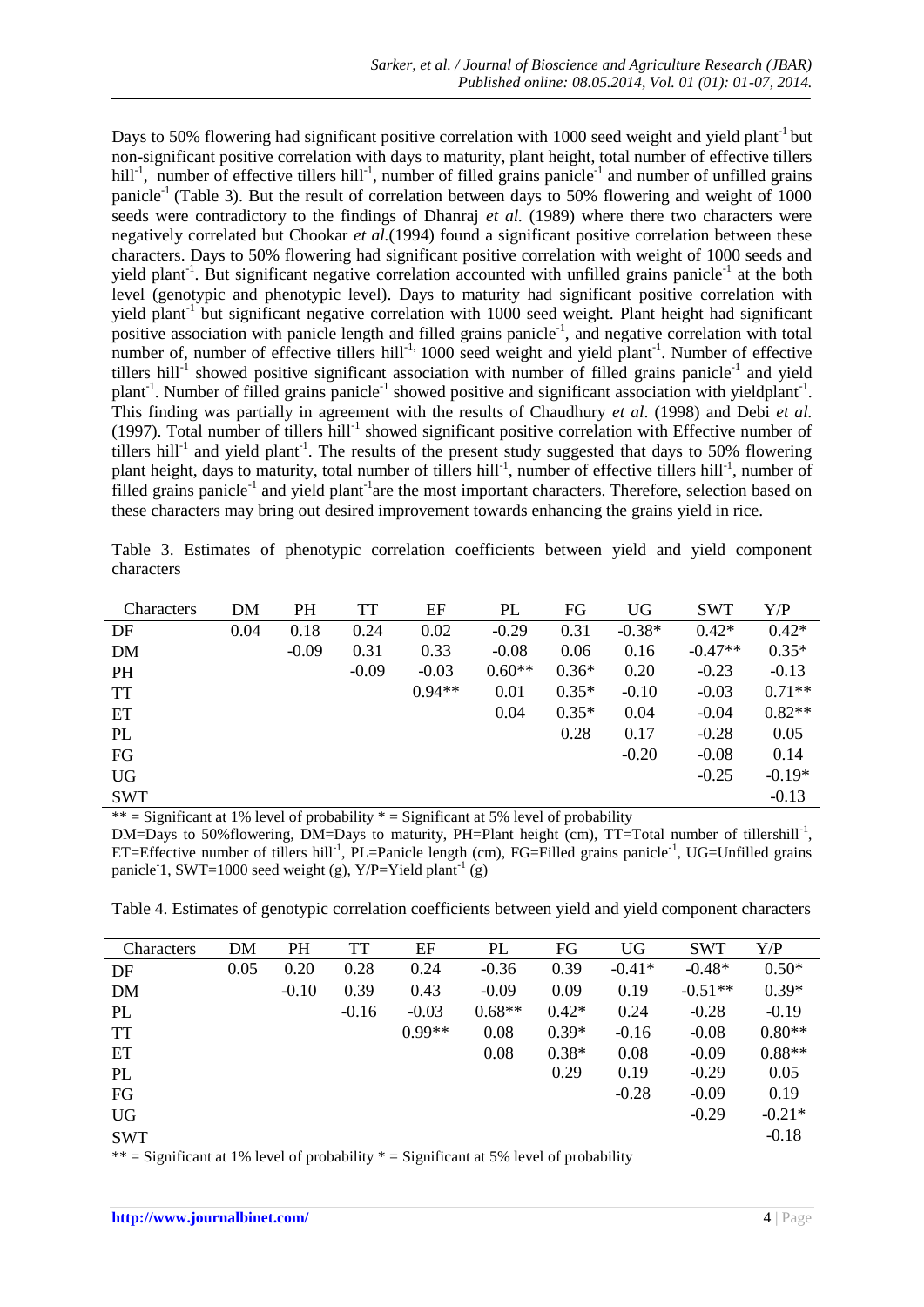DM=Days to 50%flowering, DM=Days to maturity, PH=Plant height (cm), TT=Total number of tillershill<sup>-1</sup>, ET=Effective number of tillers hill<sup>-1</sup>, PL=Panicle length (cm), FG=Filled grains panicle<sup>-1</sup>, UG=Unfilled grains panicle<sup>-1</sup>, SWT=1000 seed weight (g), Y/P=Yield plant<sup>-1</sup> (g)

### **Path co-efficient analysis**

From the results of path analysis (Table 5), it was evident that direct effects contributed by days to maturity (0.87), total number of tillers hill<sup>-1</sup> (0.25), effective number of tillers hill<sup>-1</sup> (0.48), panicle length  $(0.68)$  and number of filled grains panicle<sup>-1</sup> (1.29) were high indicating that among the component traits, these five characters contributed maximum for yield plant<sup>-1</sup> (Table 5). The direct effects of days to maturity, effective number of tillers hill<sup>-1</sup>, number of filled grains panicle-1 were higher than their respective correlation co-efficient but lower for plant height and number of tillers number of unfilled grains panicle<sup>-1</sup>. The indirect effects of the below some characters were less important.

Thus direct selections for these traits were effective Chaudhury and Das (1998) observed high positive direct effect of days to maturity towards grains yield. Liu *et al.* (2001) reported the highest positive direct effect of number of filled grains panicle<sup>-1</sup> on yield plant<sup>-1</sup> followed by 1000 grains weight and number of filled grains panicle<sup>-1</sup>. Chanbey and Singh (1994) observed maximum positive direct effect of number of effective tillers hill<sup>-1</sup> followed by plant height and 1000 grains weight. Samonte et al. (1998) reported major influence number of filled grains panicle<sup>-1</sup> on yield.

Although the character, days to 50% and days to maturity were positively correlated with yield but its direct effect on grains yield plant<sup>-1</sup> was negative. It indicated that this character influenced grains yield by its indirect positive effects through days to maturity, plant height, and number of unfilled grains panicle<sup>-1</sup> and weight of 1000 seeds. Mehetre *et al.* (2003) reported negative direct effect of days to 50% flowering on grains yield. Plant height showed a low negative direct effect on grains yield plant<sup>-1</sup> but the correlation co-efficient was significantly positive. Kumar *et al.* (2001) reported moderate direct effect of plant height to grains yield.

Table 5. Estimation of path analysis showing direct and indirect effect of traits on grain yield

| <b>Characters</b> | <b>DM</b> | PH      | <b>TT</b> | EF      | PL      | FG      | <b>UG</b> | <b>SWT</b> | Y/P     |
|-------------------|-----------|---------|-----------|---------|---------|---------|-----------|------------|---------|
| DF                | $-0.31$   | $-0.17$ | $-0.01$   | 0.03    | $-0.05$ | $-0.10$ | 0.02      | $-0.07$    | $-0.10$ |
| DM                | 0.49      | 0.87    | 0.82      | 0.02    | $-0.07$ | 0.53    | 0.01      | 0.04       | $-0.25$ |
| PL                | $-0.05$   | $-1.18$ | $-1.25$   | $-0.45$ | $-0.44$ | $-0.44$ | $-0.35$   | $-0.39$    | $-0.21$ |
| <b>TT</b>         | $-0.02$   | 0.06    | 0.09      | 0.25    | 0.02    | 0.01    | 0.04      | $-0.05$    | $-0.09$ |
| ET                | 0.08      | $-0.03$ | 0.17      | 0.05    | 0.48    | $-0.11$ | $-0.01$   | $-0.02$    | $-0.13$ |
| PL                | 0.21      | 0.42    | 0.24      | 0.03    | $-0.16$ | 0.68    | $-0.17$   | 0.29       | 0.24    |
| FG                | $-0.11$   | 0.01    | 0.36      | 0.22    | $-0.04$ | $-0.33$ | 1.29      | 0.92       | 1.06    |
| <b>UG</b>         | $-0.10$   | $-0.02$ | $-0.13$   | 0.09    | 0.01    | $-0.18$ | $-0.31$   | $-0.43$    | $-0.06$ |
| <b>SWT</b>        | $-0.19$   | 0.16    | $-0.06$   | 0.22    | 0.16    | $-0.20$ | $-0.47$   | $-0.08$    | $-0.57$ |

Bold figures indicate the direct effect, Residual effect  $= 0.204$ 

DM=Days to 50%flowering, DM=Days to maturity, PH=Plant height (cm), TT=Total number of tillershill<sup>-1</sup>, ET=Effective number of tillers hill<sup>-1</sup>, PL=Panicle length (cm), FG=Filled grains panicle<sup>-1</sup>, UG=Unfilled grains panicle<sup>-1</sup>, SWT=1000 seed weight (g), Y/P=Yield plant<sup>-1</sup> (g)

# **Conclusion**

The performance of different exotic rice lines for grain yield and different yield contributing characters were evaluated. There were significant variations among the genotypes for the characters plant height, days to flowering, days to maturity, total tillers hill<sup>-1</sup>, effective tillers hill<sup>-1</sup>, filled grains panicle<sup>-1</sup>, panicle length, unfilled grains panicle<sup>-1</sup>, yield plant<sup>-1</sup> (g) and 1000 seed weight. Days to 50%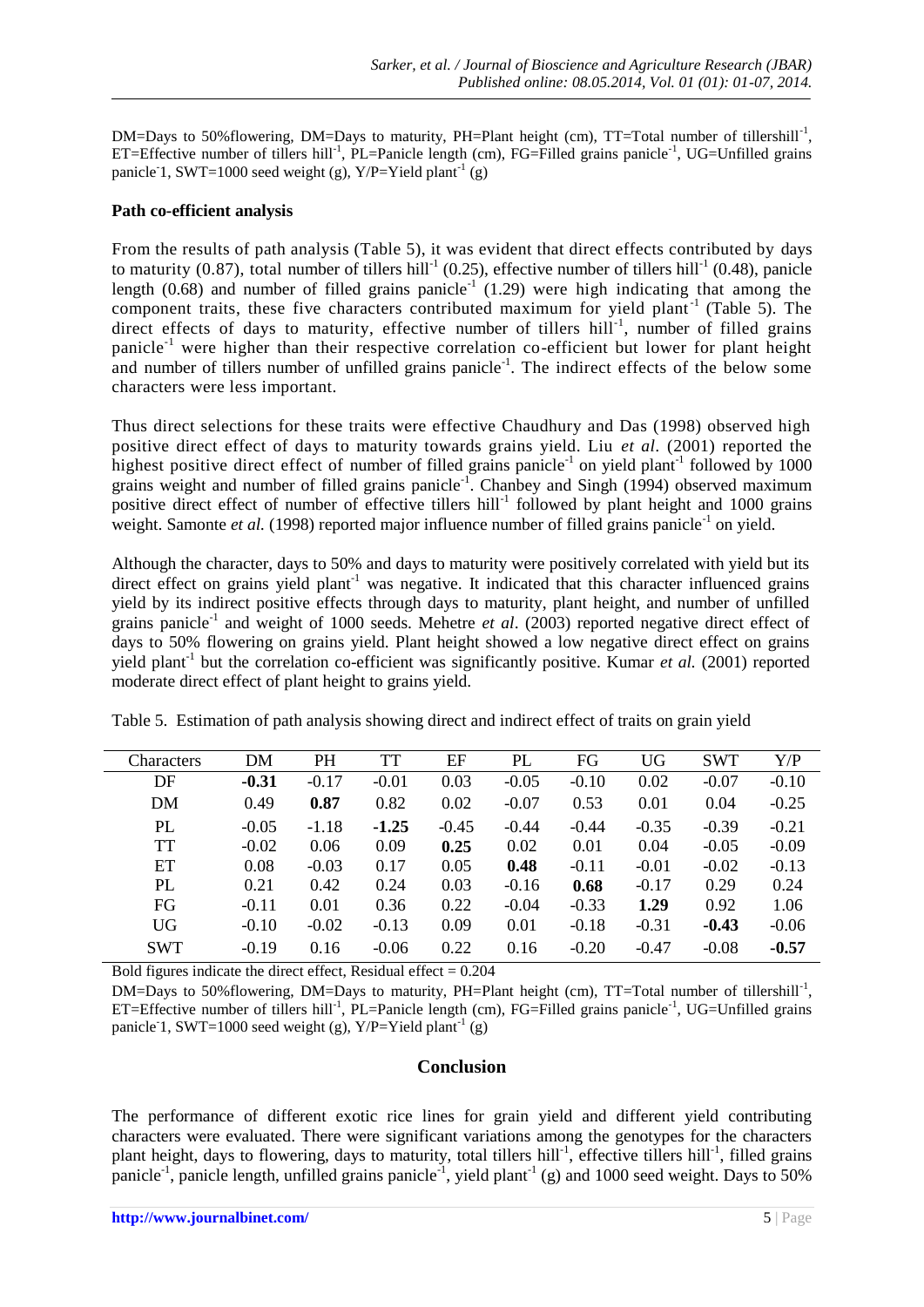flowering had significant positive correlation with 1000 seed weight and yield plant<sup>-1</sup>, and significant negative correlation with unfilled grains panicle<sup>-1</sup> but non-significant positive correlation with days to maturity, plant height, total effective tillers hill<sup>-1</sup>, effective tillers hill<sup>-1</sup> and filled grains panicle<sup>-1</sup>. From the results of path analysis it is evident that direct effects contributed by days to maturity, total number of tillers hill<sup>-1</sup>, effective number of tillers hill<sup>-1</sup>, panicle length and number of filled grains panicle<sup>-1</sup> an these five characters contributed maximum for yield plant<sup>-1</sup>.

#### **Acknowledgments**

This work was supported by International Network for Genetic Evaluation of Rice (*INGER*), International Rice Research Institute (IRRI), Philippines by providing rice seeds. We thank Dr. Shamsun Nahar Begum, Biotechnology Division, Bangladesh Institute of Nuclear Agriculture, Mymensingh, and Dr. Arif Hasan Khan Robin, Department of Genetics and Plant Breeding, Bangladesh Agricultural University, Mymensingh, for critiquing the manuscript.

#### **References**

- BBS (Bangladesh Bureau of Statistics), 2012. Monthly Statistical Bulletin of Bangladesh. Stat. Div., Minst. Planning, Bangladesh Bur. Stat, Govt. People's Repub. Bangladesh, Dhaka. p. 182.
- Board, J.E., Kang, M.S. and Harville, B.G. 1997. Path analyses indentify indirect selection criteria for yield of late planted Soybean. Crop Sci., 37: 879-884
- Cakmakci, S., Unay, A. ad Acikgoz, E. 1998. An investigation on determination of characters regarding to seed and straw yield using different methods in common vetch. Turk. J. Agric. 22: 161-166
- Chaubey, P.K. and Singh, R.P. 1994. Genetic variability. Correlation and path analysis of yield components of rice. Madras Agril. J. 81(9): 468-470.
- Chookar, S.K.; Marakar, R.V. and Siddiq, M.A. 1994.Genetic variability for grain yield and yield contributing characters in rice. J. Maharashtra Agril. Univ. 19(2): 236-238.
- Choudhury, P.K.D. and Das, P.K. 1998. Genetic variability, correlation and path co-efficient analysis in deep water rice, Ann. Agril. Res. 19(2): 120-124.
- Das, R.K., Islam, M.A., Howlader, M., Ebrahim, S.M., Ahmad, H.V. and Miah, N.M. 1992. Variability and genetic association in upland rice (*Oryza sativa* L.). Bangladesh J. Plant Breed. Genet. 5(1-2): 51-56.
- Debi, B.R., Ray, P.K.S. and Howladar, M. 1997. Variability and genetic association in irrigated rice. Prog. Agric. 8(1/2): 165-168.
- Dhanraj, A., Jagadish, C.A. and Upre-Vijay, B. 1989. Studies on character association in the F2 generation of ten selected crosses in rice. J. Res. APAU. 15(1): 64-65.
- Economic Review of Bangladesh, 2013. Economic advisory subdivision, Economic Divi. , Ministry of planning, Govt. People's Republic of Bangladesh, Dhaka, p. 91.
- IRRI (International Rice Research Institute), 2010. Annual Report for 2009. International Rice Research Institute, Los Banos, Laguna, Philippines. pp.179-181.
- Kumar, R., Thakur, R., Mishra, S.B. and Singh, D.N. 2001. Variability studies in segregating population of rice (*Oryza sativa* L.). Annals Biol. 17(1): 43-45.
- Liu, Wei., Shi,YanLi., Liu, W. and Shi, Y.L. 2001. Preliminary report on heterosis of japonica hybrid rice in Ningxia. Crop Ins. of Ningxia Aca. Agricultural- Forest. Science. Yongning 750105, Ningxia, China.
- Lynch, M. and Walsh, B. 1998. Genetics and Analysis of Quantitative Traits. Sinauer Associates, Sunderland, MA.
- Mehetre, R.N., Yadava, M.S. and Mohan, K.S. 2003. Genetic variation, character association and path analysis in rainfed upland rice. Indian. J. Dry land Agril. Res. Develop. 18 (2): 196-198.